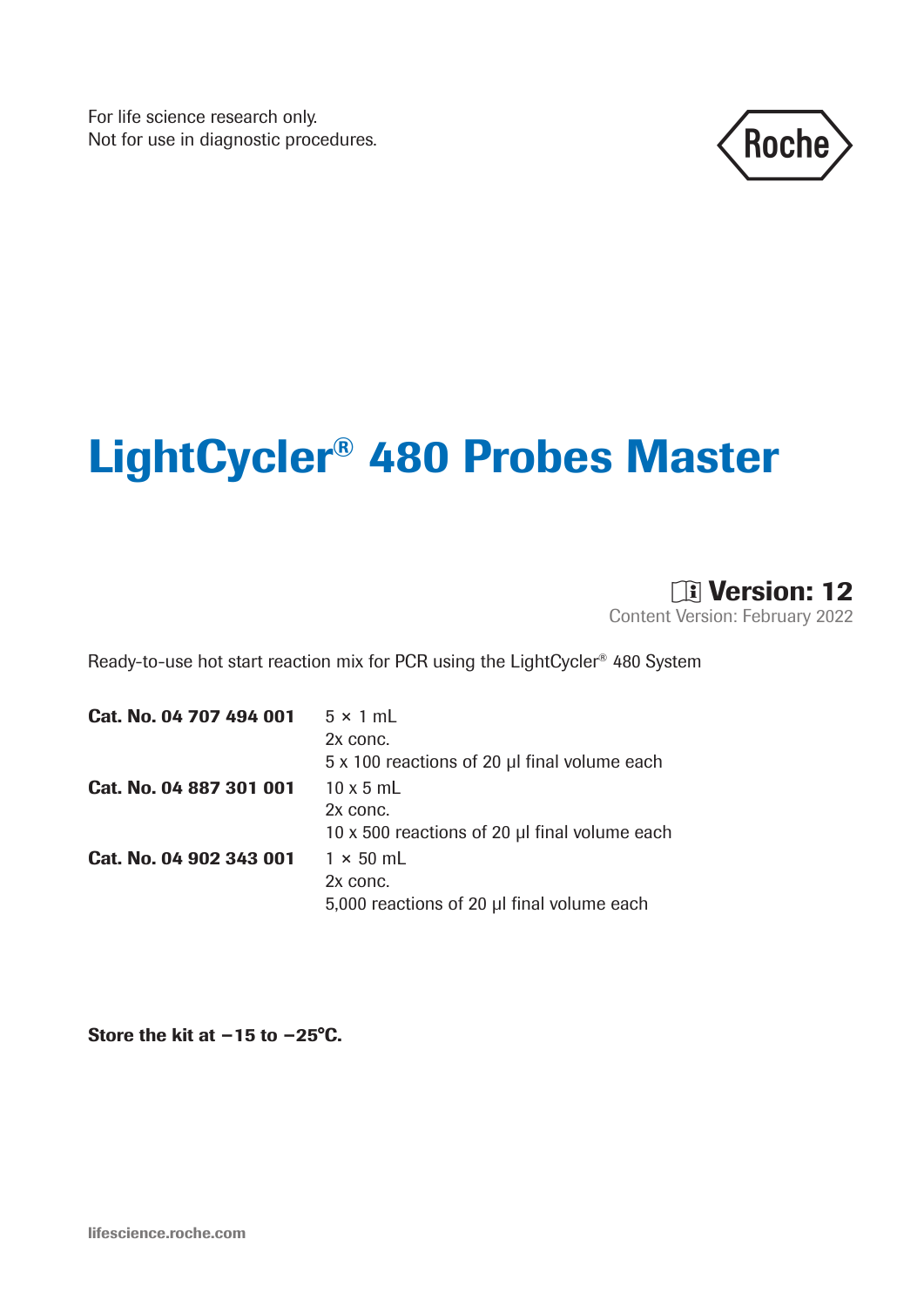| 1.   |  |
|------|--|
| 1.1. |  |
| 1.2. |  |
|      |  |
|      |  |
| 1.3. |  |
| 1.4. |  |
| 1.5. |  |
| 2.   |  |
| 2.1. |  |
|      |  |
|      |  |
|      |  |
|      |  |
|      |  |
|      |  |
| 2.2. |  |
|      |  |
|      |  |
|      |  |
| 3.   |  |
| 4.   |  |
| 5.   |  |
| 5.1. |  |
| 5.2. |  |
| 5.3. |  |
| 6.   |  |
| 6.1. |  |
| 6.2. |  |
| 6.3. |  |
| 6.4. |  |
| 6.5. |  |
| 6.6. |  |
| 6.7. |  |
| 6.8. |  |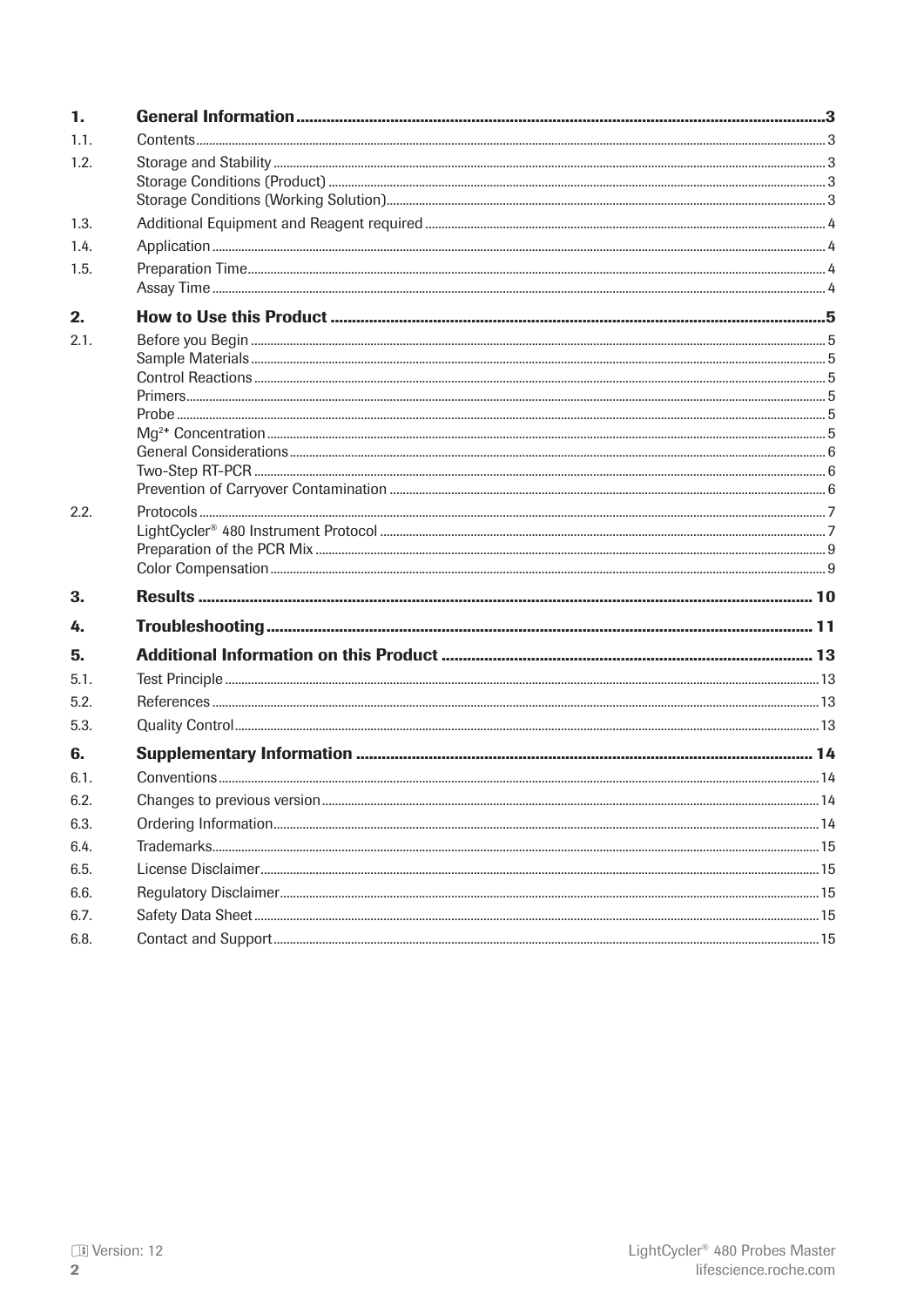# <span id="page-2-0"></span>1. General Information

## 1.1. Contents

| Vial /<br><b>Bottle</b> | Cap                                                                       | <b>Label</b>                                                                                                                                                               | <b>Function/Description</b> | <b>Catalog</b><br><b>Number</b> | <b>Content</b>         |
|-------------------------|---------------------------------------------------------------------------|----------------------------------------------------------------------------------------------------------------------------------------------------------------------------|-----------------------------|---------------------------------|------------------------|
|                         | LightCycler <sup>®</sup> 480<br>• Ready-to-use hot start PCR<br>red       | 04 707 494 001                                                                                                                                                             | 5 vials, 1 ml each          |                                 |                        |
|                         |                                                                           | Probes Master,<br>mix<br>• Contains FastStart Tag DNA<br>2x conc.<br>Polymerase, reaction buffer,<br>dNTP mix (with dUTP instead<br>of dTTP), and 6.4 mM MgCl <sub>2</sub> | 04 887 301 001              | 10 vials, 5 ml<br>each          |                        |
|                         |                                                                           |                                                                                                                                                                            | 04 902 343 001              | 1 vial, 50 ml                   |                        |
| $\mathcal{P}$           | LightCycler <sup>®</sup> 480<br>colorless<br>To adjust the final reaction |                                                                                                                                                                            | 04 707 494 001              | 5 vials, 1 ml each              |                        |
|                         | Probes Master.<br>Water, PCR Grade                                        | volume                                                                                                                                                                     | 04 887 301 001              | 2 vials, 25 ml<br>each          |                        |
|                         |                                                                           |                                                                                                                                                                            |                             | 04 902 343 001                  | 2 vials, 25 ml<br>each |

# 1.2. Storage and Stability

# Storage Conditions (Product)

The kit is shipped on dry ice.

- When stored at −15 to −25°C, the kit is stable through the expiration date printed on the label.
- Once the kit is opened, store the kit components as described in the following table:

| Vial /<br><b>Bottle</b> | Cap       | Label            | <b>Storage</b>                                                                                                                                                                        |
|-------------------------|-----------|------------------|---------------------------------------------------------------------------------------------------------------------------------------------------------------------------------------|
|                         | red       | Master, 2x conc. | Store at $-15$ to $-25^{\circ}$ C.<br>$\Lambda$ Avoid repeated freezing and thawing!<br>After first thawing, the master may be stored for up to 4 weeks<br>at $+2$ to $+8^{\circ}$ C. |
|                         | colorless | Water, PCR Grade | Store at $-15$ to $-25^{\circ}$ C.                                                                                                                                                    |

### Storage Conditions (Working Solution)

The entire PCR mix (*i.e.,* LightCycler®  480 Probes Master supplemented with primers, probe, and template) is stable for up to 24 hours at room temperature.

*A* Keep the PCR mix away from light!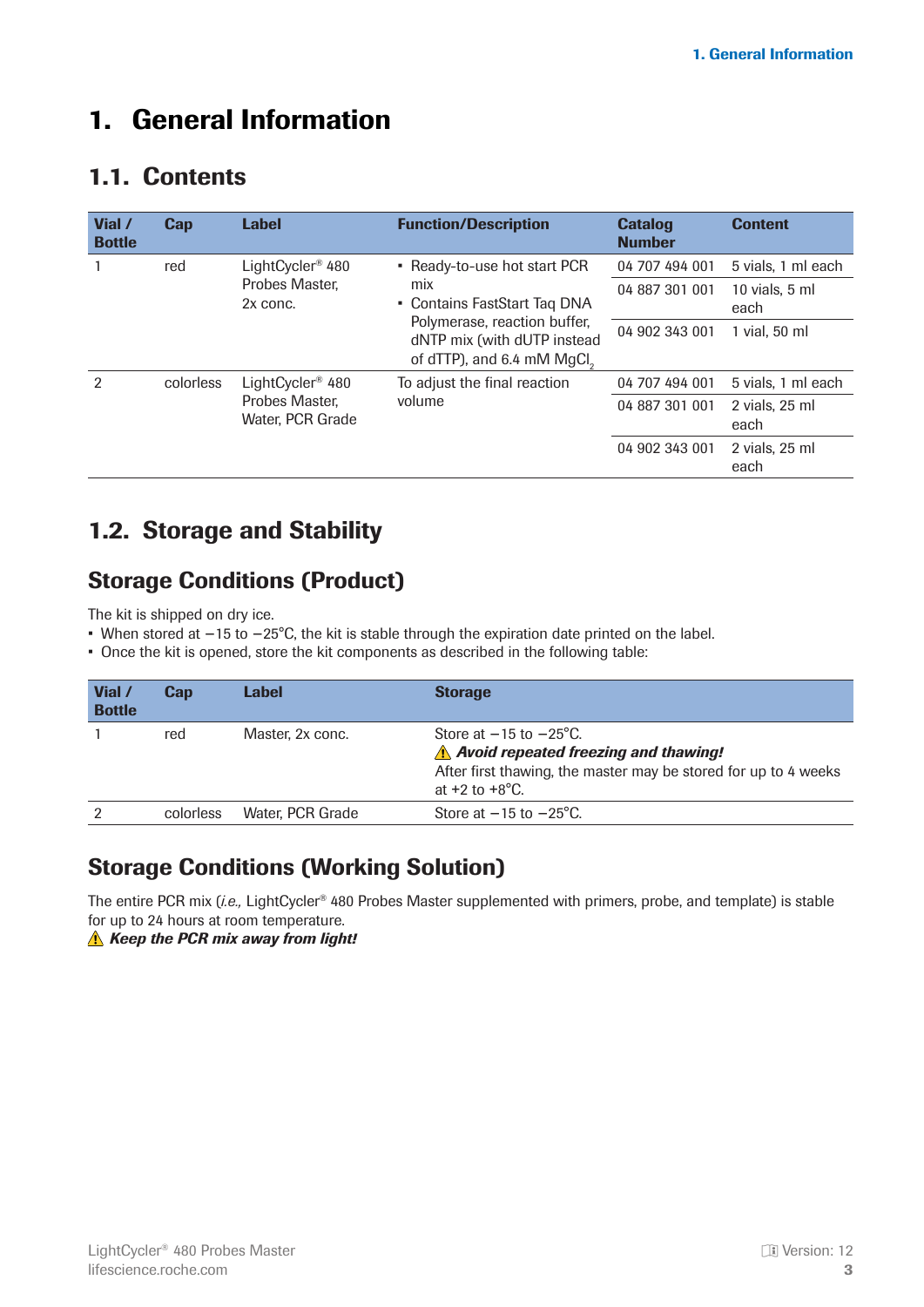# <span id="page-3-0"></span>1.3. Additional Equipment and Reagent required

Additional reagents and equipment required to perform PCR with the LightCycler® 480 Probes Master include:

- LightCycler<sup>®</sup> 480 Instrument II\*
- LightCycler<sup>®</sup> 480 Multiwell Plate 384<sup>\*</sup> or LightCycler<sup>®</sup> 480 Multiwell Plate 96<sup>\*</sup>
- LightCycler<sup>®</sup> 8-Tube Strip Adapter Plate\*
- LightCycler®  8-Tube Strips\*
- Standard swinging-bucket centrifuge containing a rotor for multiwell plates with suitable adaptors
- LightCycler<sup>®</sup> Uracil-DNA Glycosylase\* (optional<sup>(1)</sup>)
- Nuclease free, aerosol-resistant pipette tips
- Pipettes with disposable, positive-displacement tips
- Sterile 1.5 ml reaction tubes for preparing master mixes and dilutions
- $(1)$  For prevention of carryover contamination, please refer to the corresponding chapter.

# 1.4. Application

LightCycler<sup>®</sup> 480 Probes Master is designed for research studies on the LightCycler<sup>®</sup> 480 System. The LightCycler<sup>®</sup> 480 Probes Master is a ready-to-use hot start reaction mix designed specifically for detecting DNA targets with hydrolysis probes during LightCycler<sup>®</sup> 480 System PCR. However, it may be used in other types of PCR on the LightCycler<sup>®</sup> 480 System. For best results, use this master mix with LightCycler<sup>®</sup> 480 Multiwell Plates. The kit can also help prevent carryover contamination during PCR (when used with LightCycler®  Uracil-DNA Glycosylase\*) or to perform the second step of a two-step RT-PCR.

# 1.5. Preparation Time

# Assay Time

The assay time is variable, depending on the number of cycles and the annealing time.For example, for a cycling program of 40 cycles and an annealing time of 20 seconds, the LightCycler® 480 PCR run will require about 45 minutes, including 5 minutes pre-incubation time.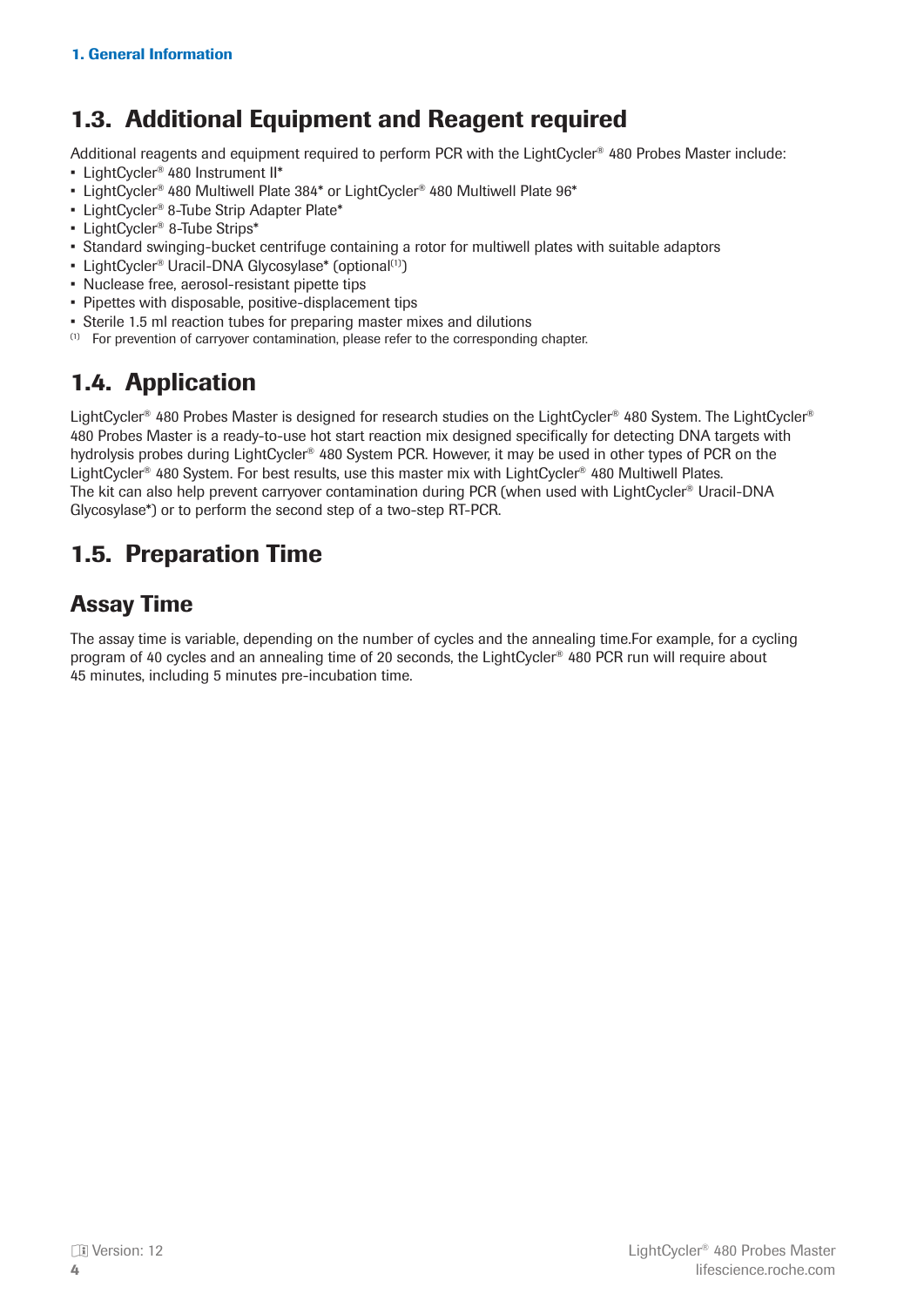# <span id="page-4-0"></span>2. How to Use this Product

# 2.1. Before you Begin

### Sample Materials

- Use any template DNA ( *e.g.,* genomic or plasmid DNA, cDNA) suitable for PCR, as long as it is sufficiently pure, concentrated, and free of PCR inhibitors.
- *For reproducible isolation of nucleic acids, we recommend:*
- Either a MagNA Pure System together with a dedicated MagNA Pure nucleic acid isolation kit (for automated isolation)
- or a High Pure nucleic acid isolation kit (for manual isolation).
- For details, see the Roche Life Science homepage, www.lifescience.roche.com.
- Use up to 500 ng complex genomic DNA or up to 10<sup>10</sup> copies plasmid DNA for a reaction volume of 20 μl. For larger volumes, the amount of template can be increased equivalently.
- *When using unpurified cDNA from a reverse transcription reaction, especially when it contains high concentrations of RNA and oligonucleotides, you can improve your results by using 2 μl (or less) of that sample in the reaction and performing a 10-minute pre-incubation at* +*95°C. This will result in lower crossing point (Cp) values with a decreased standard deviation.*

# Control Reactions

Always run a negative control with the samples. To prepare a negative control:

- Replace the template DNA with Water, PCR Grade PCR (Vial 2). This will reveal whether a contamination problem exists.
- For a two-step RT-PCR setup, omit the addition of reverse transcriptase to the cDNA synthesis reaction; this will indicate whether DNA in RNA samples causes false-positive results.

### Primers

Use PCR primers at a final concentration of 0.3 to 1 μM. The recommended starting concentration is 0.5 μM each.

- *<u>A</u> Optimize the primer concentration before optimizing the probe concentration.*
- *The optimal primer concentration is the lowest concentration that results in the lowest Cp and an adequate fluorescence for a given target concentration.*

### Probe

Use hydrolysis probes at a final concentration of 0.05 to 0.2 μM.

- *The optimal probe concentration is the lowest concentration that results in the lowest Cp and an adequate fluorescence for a given target concentration.*
- **A** For a digestible hybridization complex to form correctly, the hydrolysis probe must anneal to the *target before primer extension. The Tm of the probe should be only slightly higher than the Tm of the PCR primer, so the hybridization complex is stable. The probe sequence must also take into account mismatches in the DNA template, as these will also affect the annealing temperature.*

# Mg2+ Concentration

The composition of the reaction mix in this kit already contains an optimal concentration of MgCl<sub>2</sub> which works with nearly all primer combinations.

*You do not need to adjust the MgCl<sub>2</sub> concentration to amplify different sequences.*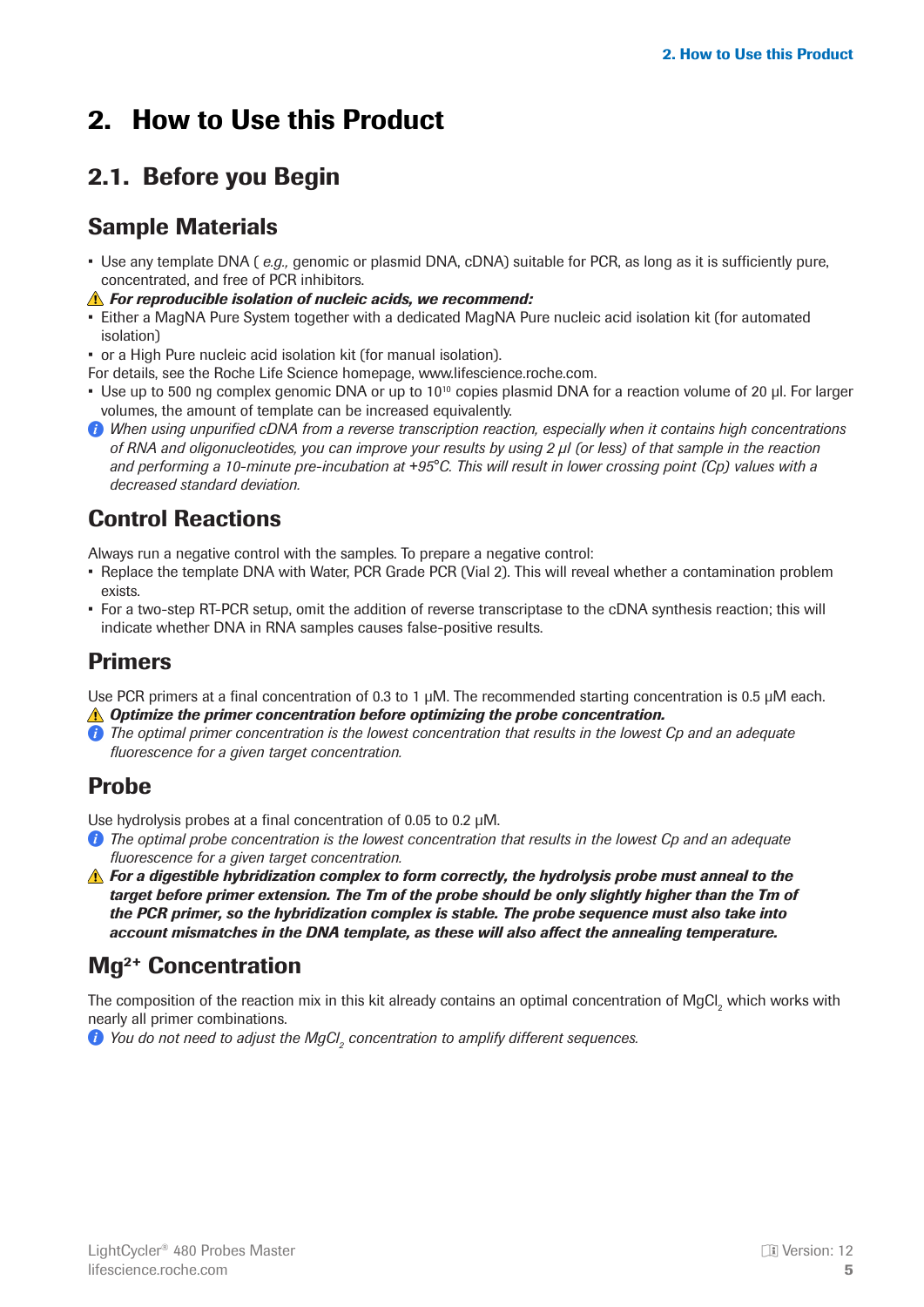# <span id="page-5-0"></span>General Considerations

### Two-Step RT-PCR

The LightCycler®  480 Probes Master can also be used to perform the second step of a two-step RT-PCR. In two-step RT-PCR, the first step, reverse transcription of RNA into cDNA, is performed outside the LightCycler<sup>®</sup> 480 System. Subsequent amplification and online monitoring is performed according to the LightCycler®  480 System standard procedure, using cDNA as starting sample material.

- *One of the following reagents is required for reverse transcription of RNA into cDNA (see Ordering Information for details):*
- Transcriptor Reverse Transcriptase\*
- Transcriptor First Strand cDNA Synthesis Kit\*

Synthesis of cDNA is performed according to the detailed instructions provided with the cDNA synthesis reagent.

*For initial experiments, we recommend running undiluted, 1:10 diluted, and 1:100 diluted cDNA template in parallel to determine the optimum template amount. If you use undiluted cDNA as template, we recommend to extend the pre-incubation time to 10 minutes.*

In principle, the LightCycler® 480 PCR Master Probes can be used to amplify and detect any DNA or cDNA target. However, you would need to adapt your detection protocol to the reaction conditions of the LightCycler<sup>®</sup> 480 Instrument, and design specific PCR primers and probes for each target. See the LightCycler®  480 Operator's Manual for general recommendations.

- *The amplicon should not exceed 1,000 bp in length. For optimal results, select a product length of 500 bp or less.*
- **A** The performance of the kit described in this Instructions for Use is warranted only when it is used with *the LightCycler® 480 System.*

Other assay formats may also be adapted to real-time PCR on the LightCycler®  480 Instrument. For example, probe formats that may be adapted to the LightCycler®  480 Instrument in addition to hydrolysis probes include FRET hybridization probes, Molecular Beacons, and Scorpions. However, any fluorescent dyes used in a LightCycler<sup>®</sup> 480 analysis must be compatible with the optical unit of the LightCycler®  480 Instrument.

# Prevention of Carryover Contamination

Uracil DNA N-Glycosylase (UNG) can help prevent carryover contamination in PCR. The prevention technique involves incorporating deoxyuridine triphosphate (dUTP, a component of the Master Mix in this kit) into amplification products, then pretreating later PCR mixtures with UNG. If a dUTP-containing contaminant is present in the later PCRs, it will be cleaved by a combination of the UNG and the high temperatures of the pre-incubation step; it will not serve as a PCR template.

*Since your target DNA template contains thymidine rather than uridine, it is not affected by this procedure.*

*To ensure optimum results in carryover prevention reactions with the LightCycler® 480 Probes Master, always use LightCycler® Uracil-DNA Glycosylase\*. Follow the instructions in the Instructions for Use for the enzyme.*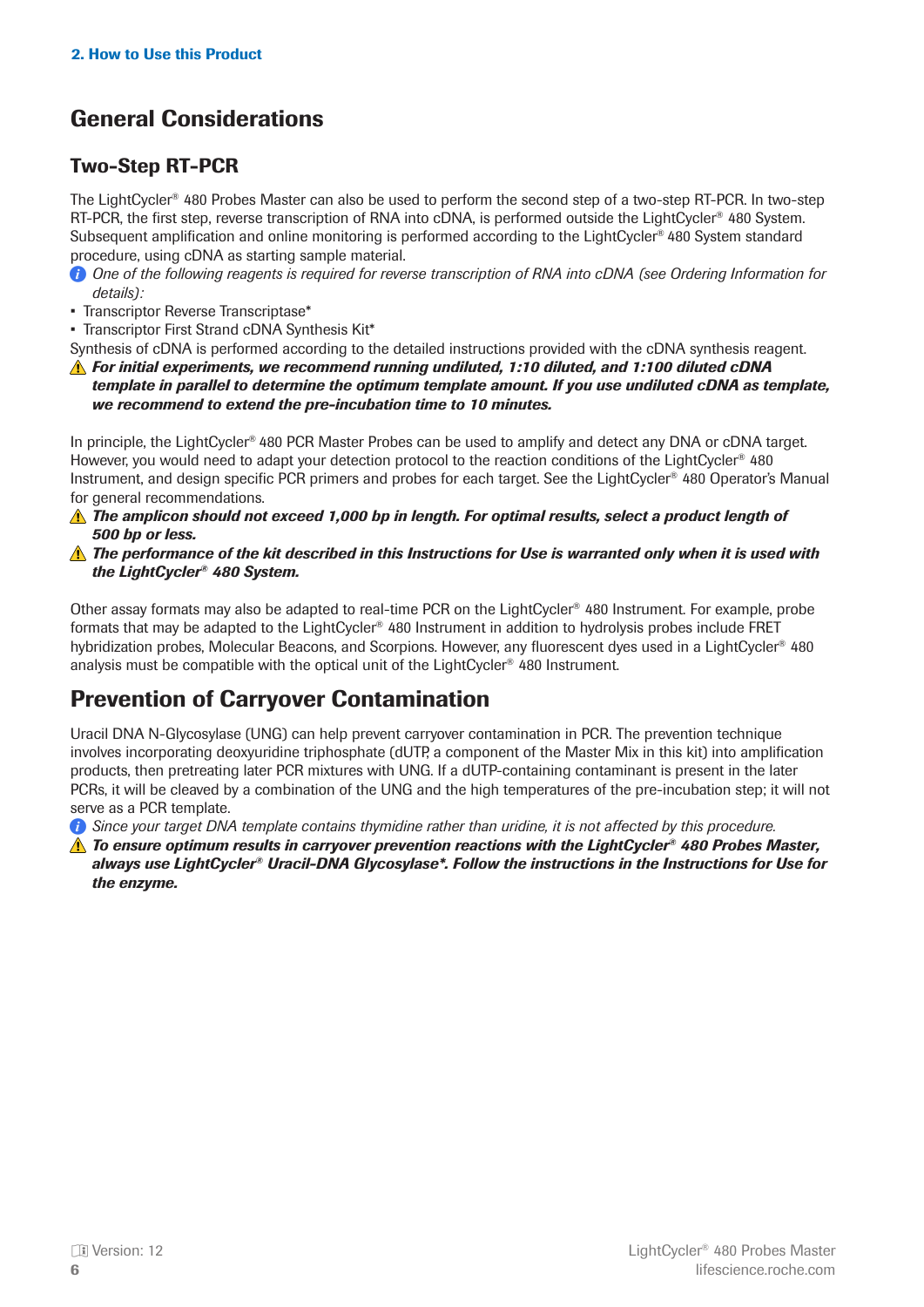# <span id="page-6-0"></span>2.2. Protocols

#### LightCycler® 480 Instrument Protocol

The following procedure is optimized for use with the LightCycler® 480 System.

*If the instruments type is not stated, "LightCycler® 480 Instrument" stands for LightCycler® 480 Instrument I and II.*

*Program the LightCycler® 480 Instrument before preparing the reaction mixes.*

A LightCycler® 480 Instument protocol that uses the LightCycler® 480 Probes Master should contain the following programs:

- Pre-Incubation for activation of FastStart Taq DNA Polymerase and denaturation of the DNA.
- Amplification of the target DNA.
- Cooling of the thermal block.

For details on how to program the experimental protocol, see the LightCycler® 480 Operator′s Manual.

#### A) Protocol for use with the LightCycler® 480 Multiwell Plate 96

The following table shows the PCR parameters that must be programmed for a LightCycler<sup>®</sup> 480 System PCR run with the LightCycler® 480 Probes Master using a LightCycler® 480 Multiwell Plate 96.

| <b>Setup</b>                      |                                                        |                          |                                                                                                                |                                                                          |                          |
|-----------------------------------|--------------------------------------------------------|--------------------------|----------------------------------------------------------------------------------------------------------------|--------------------------------------------------------------------------|--------------------------|
| <b>Block Type</b>                 |                                                        |                          | Reaction Volume [µl]                                                                                           |                                                                          |                          |
| 96                                |                                                        |                          | $10 - 100$                                                                                                     |                                                                          |                          |
| <b>Detection Format</b>           |                                                        | <b>Excitation Filter</b> |                                                                                                                | <b>Emission Filter</b>                                                   |                          |
| Mono Color Hydrolysis Probe / UPL |                                                        |                          |                                                                                                                |                                                                          |                          |
| Probe:                            |                                                        |                          |                                                                                                                |                                                                          |                          |
| <b>FAM</b>                        |                                                        | 465                      |                                                                                                                | 510                                                                      |                          |
| or for example:                   |                                                        |                          |                                                                                                                |                                                                          |                          |
| 3 Color Hydrolysis Probe:         |                                                        |                          |                                                                                                                |                                                                          |                          |
| <b>FAM</b>                        |                                                        | 465                      |                                                                                                                | 510                                                                      |                          |
| VIC/Hex/Yellow 555                |                                                        | 533                      |                                                                                                                | 580                                                                      |                          |
| Cy5/Cy5.5                         |                                                        | 618                      |                                                                                                                | 660                                                                      |                          |
|                                   | Combination List" (under Tools), the following values: |                          | For new customized detection formats (hydrolysis probes), set for all selected filters in the "Selected Filter |                                                                          |                          |
| <b>Melting Factor</b>             |                                                        | 1                        |                                                                                                                |                                                                          |                          |
| <b>Quantification Factor</b>      |                                                        | 10                       |                                                                                                                |                                                                          |                          |
| <b>Integration Time</b>           |                                                        | $\overline{2}$           |                                                                                                                |                                                                          |                          |
| <b>Programs</b>                   |                                                        |                          |                                                                                                                |                                                                          |                          |
| Program Name                      |                                                        | Cycles                   |                                                                                                                | <b>Analysis Mode</b>                                                     |                          |
| Pre-Incubation                    |                                                        | 1                        |                                                                                                                | None                                                                     |                          |
| Amplification                     | $45^{(1)}$                                             |                          | Quantification                                                                                                 |                                                                          |                          |
| Cooling                           |                                                        | 1                        |                                                                                                                | None                                                                     |                          |
| <b>Temperature Targets</b>        |                                                        |                          |                                                                                                                |                                                                          |                          |
|                                   | <b>Target</b>                                          | Acquisition              | Hold                                                                                                           | <b>Ramp Rate</b>                                                         | Acquisitions             |
|                                   | [°C]                                                   | Mode                     | [hh:mm:ss]                                                                                                     | [°C/s]                                                                   | [per °C]                 |
| Pre-Incubation                    | 95                                                     | None                     | $00:05:00 - 00:10:00^{(2)}$                                                                                    | 4.4 (or $2.0$ ) <sup>(3)</sup>                                           | $\overline{a}$           |
| Amplification                     | 95                                                     | None                     | 00:00:10                                                                                                       | 4.4 (or $2.0$ ) <sup>(3)</sup>                                           | $\overline{\phantom{0}}$ |
|                                   | primer dependent <sup>(4)</sup>                        | None                     | $00:00:15 - 00:00:50^{(5)}$                                                                                    | 2.2 (Target °C<br>$\geq 50^{\circ}$ C)<br>1.5 (Target °C<br><50°C) $(6)$ |                          |
|                                   | 72                                                     | Single                   | 00:00:01                                                                                                       | 4.4 (or $2.0$ ) <sup>(3)</sup>                                           | $\overline{\phantom{a}}$ |
| Cooling                           | 40                                                     | None                     | 00:00:10                                                                                                       | 1.5                                                                      | $\overline{\phantom{a}}$ |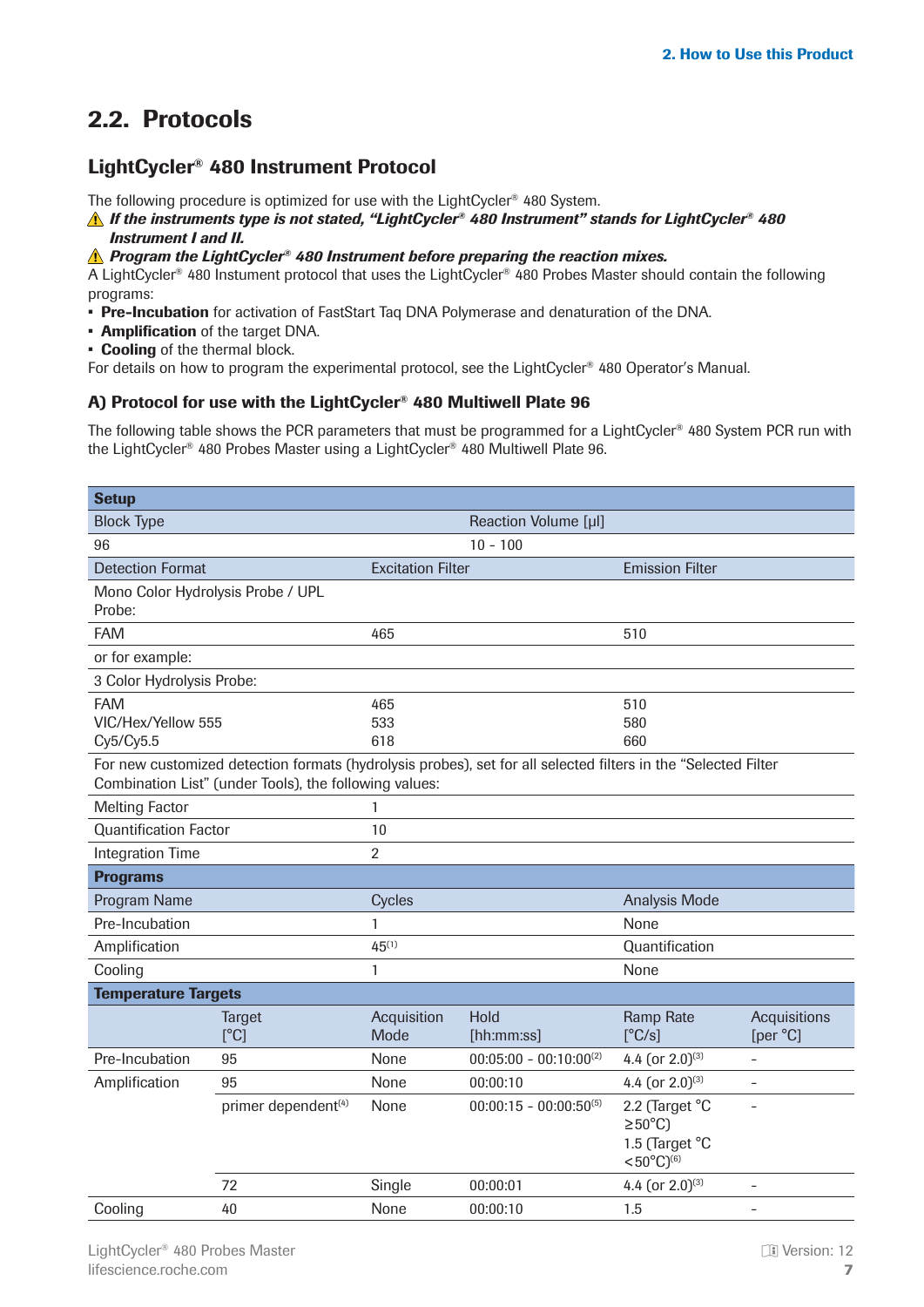#### B) Protocol for use with LightCycler® 480 Multiwell Plate 384

The following table shows the PCR parameters that must be programmed for a LightCycler® 480 System PCR Run with the LightCycler<sup>®</sup> 480 PCR Probes Master and hydrolysis probes using a LightCycler<sup>®</sup> 480 Multiwell Plate 384.

| <b>Setup</b>                                  |                                                                                                                                                                          |                          |                             |                                                                          |                          |
|-----------------------------------------------|--------------------------------------------------------------------------------------------------------------------------------------------------------------------------|--------------------------|-----------------------------|--------------------------------------------------------------------------|--------------------------|
| <b>Block Type</b>                             |                                                                                                                                                                          |                          | Reaction Volume [µl]        |                                                                          |                          |
| 384                                           |                                                                                                                                                                          |                          | $3 - 20$                    |                                                                          |                          |
| <b>Detection Format</b>                       |                                                                                                                                                                          | <b>Excitation Filter</b> |                             | <b>Emission Filter</b>                                                   |                          |
|                                               | Mono Color Hydrolysis Probe / UPL Probe:                                                                                                                                 |                          |                             |                                                                          |                          |
| <b>FAM</b>                                    |                                                                                                                                                                          | 465                      |                             | 510                                                                      |                          |
| or for example:                               |                                                                                                                                                                          |                          |                             |                                                                          |                          |
| 3 Color Hydrolysis Probe:                     |                                                                                                                                                                          |                          |                             |                                                                          |                          |
| <b>FAM</b>                                    |                                                                                                                                                                          | 465                      |                             | 510                                                                      |                          |
| VIC/Hex/Yellow 555                            |                                                                                                                                                                          | 533                      |                             | 580                                                                      |                          |
| Cy5/Cy5.5                                     |                                                                                                                                                                          | 618                      |                             | 660                                                                      |                          |
|                                               | For new customized detection formats (hydrolysis probes), set for all selected filters in the "Selected Filter<br>Combination List" (under Tools), the following values: |                          |                             |                                                                          |                          |
| <b>Melting Factor</b>                         |                                                                                                                                                                          | 1                        |                             |                                                                          |                          |
| <b>Quantification Factor</b>                  |                                                                                                                                                                          | 10                       |                             |                                                                          |                          |
| <b>Integration Time</b>                       |                                                                                                                                                                          | $\overline{2}$           |                             |                                                                          |                          |
| <b>Programs</b>                               |                                                                                                                                                                          |                          |                             |                                                                          |                          |
| Program Name                                  |                                                                                                                                                                          | Cycles                   |                             | <b>Analysis Mode</b>                                                     |                          |
| Pre-Incubation<br>1<br>None                   |                                                                                                                                                                          |                          |                             |                                                                          |                          |
| $45^{(1)}$<br>Quantification<br>Amplification |                                                                                                                                                                          |                          |                             |                                                                          |                          |
| Cooling<br>$\mathbf{1}$<br>None               |                                                                                                                                                                          |                          |                             |                                                                          |                          |
| <b>Temperature Targets</b>                    |                                                                                                                                                                          |                          |                             |                                                                          |                          |
|                                               | <b>Target</b>                                                                                                                                                            | Acquisition              | Hold                        | <b>Ramp Rate</b>                                                         | Acquisitions             |
|                                               | [°C]                                                                                                                                                                     | Mode                     | [hh:mm:ss]                  | [°C/s]                                                                   | [per °C]                 |
| Pre-Incubation                                | 95                                                                                                                                                                       | None                     | $00:05:00 - 00:10:00^{(2)}$ | 4.8                                                                      | $\overline{\phantom{0}}$ |
| Amplification                                 | 95                                                                                                                                                                       | None                     | 00:00:10                    | 4.8                                                                      | $\overline{\phantom{0}}$ |
|                                               | primer dependent <sup>(4)</sup>                                                                                                                                          | None                     | $00:00:15 - 00:00:30^{(5)}$ | 2.5 (Target °C<br>$\geq 50^{\circ}$ C)<br>2.0 (Target °C<br><50°C) $(6)$ | $\overline{a}$           |
|                                               | 72                                                                                                                                                                       | Single                   | 00:00:01                    | 4.8                                                                      | $\overline{\phantom{0}}$ |
| Cooling                                       | 40                                                                                                                                                                       | None                     | 00:00:10                    | 2.0                                                                      |                          |

 $(1)$  45 cycles are suitable for most assays. If the assay is optimized and has steep amplification curves and early crossing points (even when target concentrations are low), 40 cycles should be sufficient. Reducing the number of cycles will reduce the time required for the assay.

<sup>(2)</sup> If high polymerase activity is required in early cycles, you can sometimes improve results by extending the pre-incubation to 10 minutes. This is especially recommended for higher reaction volumes and when working with unpurified cDNA samples as template. Do not use more than 2 μl unpurified cDNA sample. 

(3) A ramp rate of 2.0°C/s is recommended for reaction volumes of 50 μl or higher. 

(4) For initial experiments, set the target temperature (i.e., the primer annealing temperature) 5°C below the calculated primer Tm.  (5) For greater precision in target quantification experiments, it can be advantageous (in some cases) to choose longer annealing and extension times for the amplification cycles. This is especially recommended for higher reaction volumes. 

<sup>(6)</sup> For users of LightCycler<sup>®</sup> 480 Software 1.1: (From LightCycler<sup>®</sup> 480 Software 1.2 on, the Cooling Ramp Rate can be set to maximum.)

- For the 96-multiwell plate: For target temperatures of 50°C and above, set the Ramp Rate for Cooling to 2.2°C/s. For target temperatures below 50°C, set the Ramp Rate to 1.5°C/s.

- For the 384-multiwell plate: For target temperatures of 50°C and above, set the Ramp Rate for Cooling to 2.5°C/s. For target temperatures below 50°C, set the Ramp Rate to 2.0°C/s.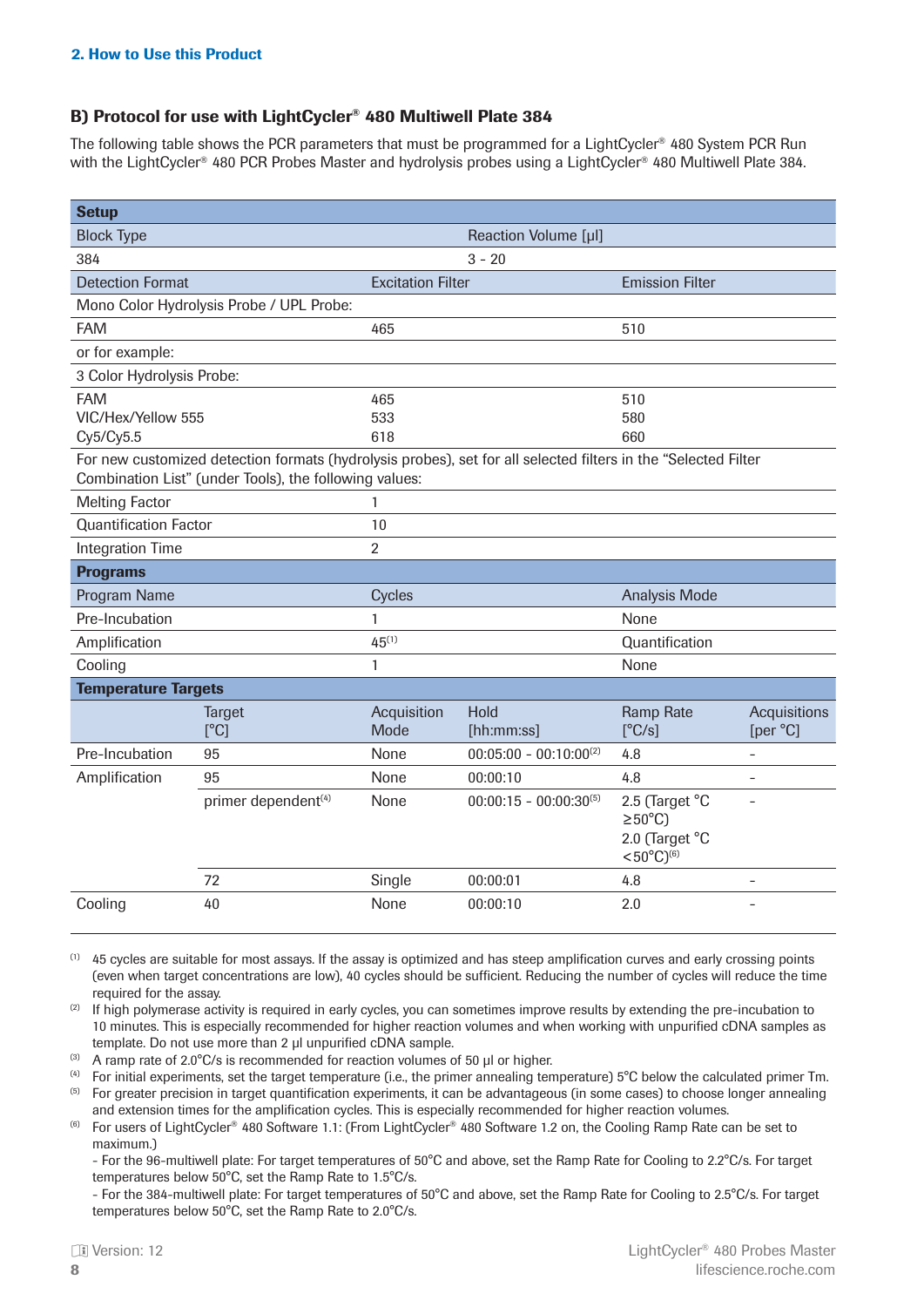#### <span id="page-8-0"></span>Preparation of the PCR Mix

Follow the procedure below to prepare one 20 μl standard reaction.

*Do not touch the surface of the LightCycler® 480 Multiwell Plate and Multiwell Sealing Foil when handling them. Always wear gloves during handling.* 

**Thaw the LightCycler<sup>®</sup> 480 Probes Master (Vial 1) and Water (Vial 2) and, to ensure recovery of all the contents,** briefly spin vials in a microcentrifuge before opening.

- Mix carefully by pipetting up and down and store on ice. 

2) Prepare a 10x conc. solution that contains PCR primers and hydrolysis probe.

3) In a 1.5 ml reaction tube on ice, prepare the PCR mix for one 20 μl reaction by adding the following components in the order listed below:

| <b>Reagent</b>                                                 | <b>Volume</b> |
|----------------------------------------------------------------|---------------|
| Water, PCR Grade (Vial 2)                                      | 3 µl          |
| Primer-probe mix <sup>(1)</sup> , 10x conc.                    | $2 \mu$       |
| LightCycler <sup>®</sup> 480 Probes Master (2x conc.) (Vial 1) | 10 ul         |
| <b>Total volume</b>                                            | 15 µl         |

(1)  Due to possible primer/primer interactions that occur during storage, it may be necessary to preheat the PCR primer-probe mix for 1 min at 95°C before starting the reaction. This extra step will ensure optimum sensitivity. *To prepare the PCR Mix for more than one reaction, multiply the amount in the "Volume" column above by z, where z = the number of reactions to be run* + *two additional reactions.*

4 Mix carefully by pipetting up and down. Do not vortex.

- Pipette 15 μl PCR mix into each well of the LightCycler® 480 Multiwell Plate.

- Add 5 μl of the DNA template.

- Seal Multiwell Plate with the LightCycler® 480 Sealing Foil\*. 

5) Place the Multiwell Plate in the centrifuge and balance it with a suitable counterweight (e.g., another Multiwell Plate).

- Centrifuge for 2 min at 1500 × *g* in a standard swinging-bucket centrifuge, containing a rotor for multiwell plates with suitable adaptors.

6 Load the Multiwell Plate into the LightCycler<sup>®</sup> 480 Instrument.

7 Start the PCR program described above.

*If you use reaction volumes different from 20 μl, be sure to adapt the right volume in the running protocol. As a starting condition, we recommend to use the same hold times as for the 20 μl volume.*

#### Color Compensation

For information on generating and using a color compensation file, see the LightCycler® 480 Operator's Manual.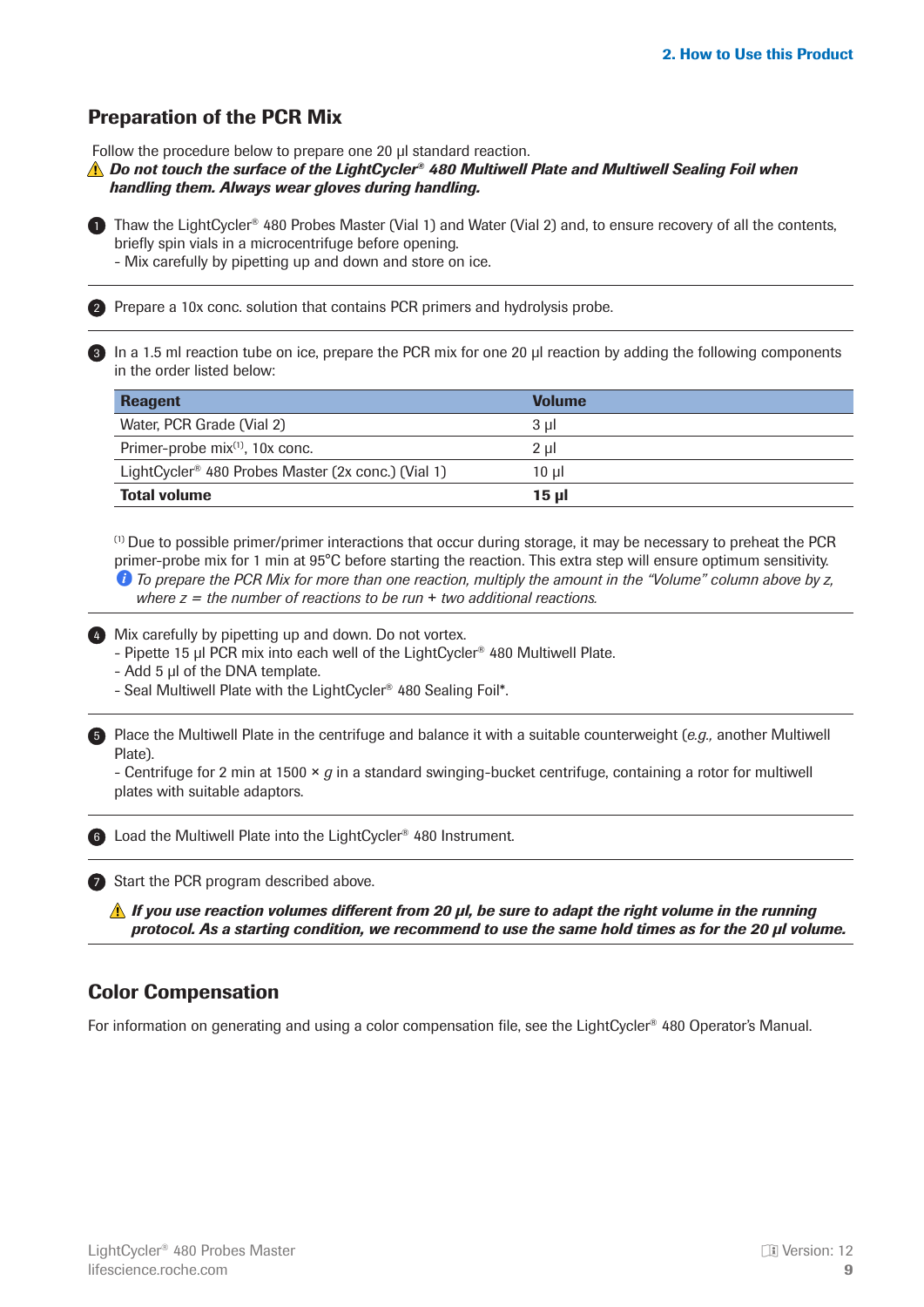# <span id="page-9-0"></span>3. Results

The following amplification curves were obtained by using the LightCycler® 480 Probes Master. The fluorescence values versus cycle number are displayed.



Fig. 1: Amplification curves were obtained from serial dilutions (triplicates) of 1 (far right), 10, 50 100, 1,000, 5,000, 10,000, and 100,000 (far left) copies Cytochrome P450 2C9 transcript per well. A specific set of primers and a FAM/TAMRA-labeled hydrolysis probe that recognizes a 196-bp fragment of the Cytochrome P450 2C9 gene was used.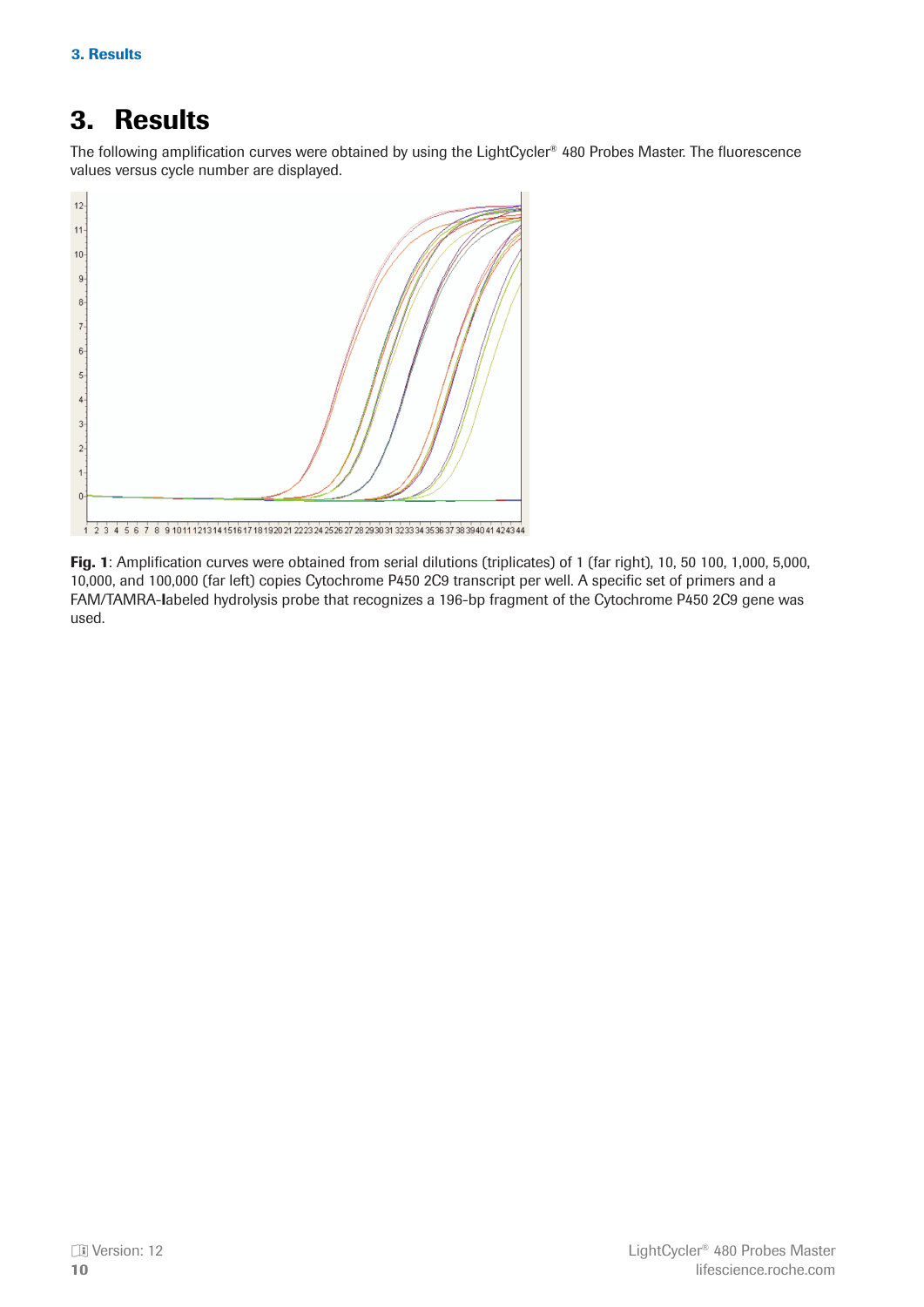# <span id="page-10-0"></span>4. Troubleshooting

| <b>Observation</b>                                                         | <b>Possible cause</b>                                                                                                   | <b>Recommendation</b>                                                                                                                                                                            |
|----------------------------------------------------------------------------|-------------------------------------------------------------------------------------------------------------------------|--------------------------------------------------------------------------------------------------------------------------------------------------------------------------------------------------|
| Amplification curves<br>reach plateau phase<br>before cycling is finished. | Starting amount of nucleic acid is<br>very high.                                                                        | Stop the cycling program by clicking the End<br>Program button. The next cycle program will<br>continue automatically.                                                                           |
|                                                                            | The number of cycles is too high.                                                                                       | Reduce the number of cycles in the cycling<br>program.                                                                                                                                           |
| Log-linear phase of<br>amplification just starts                           | The number of cycles is too low.                                                                                        | While cycling is still going on, use the Add 10<br>Cycles button to increase the number of cycles.                                                                                               |
| as the cycling program<br>ends.                                            |                                                                                                                         | Increase the number of cycles in the cycling<br>program.                                                                                                                                         |
|                                                                            |                                                                                                                         | Use more starting material.                                                                                                                                                                      |
|                                                                            |                                                                                                                         | Optimize PCR conditions (primer/probe design,<br>protocol).                                                                                                                                      |
| No amplification<br>detectable.                                            | Wrong filter combination was<br>used to display amplification on<br>screen.                                             | Select appropriate filter combination for your assay<br>on the analysis screen and start again.                                                                                                  |
|                                                                            | Wrong detection format was<br>chosen for experimental protocol.                                                         | Select appropriate detection format for your assay<br>and start again.                                                                                                                           |
|                                                                            | Impure sample material inhibits                                                                                         | Try a 1:10 dilution of your sample.                                                                                                                                                              |
|                                                                            | reaction.                                                                                                               | Purify the nucleic acids from your sample material<br>to ensure removal of inhibitory agents.                                                                                                    |
|                                                                            | FastStart Taq DNA Polymerase is<br>not sufficiently activated.                                                          | Make sure PCR protocol includes a pre-incubation<br>step (95°C for 5 - 10 minutes).                                                                                                              |
|                                                                            |                                                                                                                         | Make sure denaturation time during amplification<br>is at least 10 seconds.                                                                                                                      |
|                                                                            | Pipetting errors or omitted<br>reagents.                                                                                | Check for missing or defective reagents.                                                                                                                                                         |
|                                                                            | Amplicon length is >1 kb.                                                                                               | Do not design primers that produce amplicons<br>>1 kb, as they are inefficiently amplified. Optimal<br>results are obtained with amplicons <500 bp.                                              |
|                                                                            | Difficult template, for example,<br>unusual GC-rich sequence.                                                           | Optimize temperatures and times used for the<br>amplification cycles.                                                                                                                            |
|                                                                            |                                                                                                                         | Optimize primer/probe sequences.                                                                                                                                                                 |
|                                                                            |                                                                                                                         | Repeat PCR but add increasing amounts of DMSO.<br>Use as much as 10% DMSO in the reaction.                                                                                                       |
| Fluorescence intensity<br>varies.                                          | Some of the reagent is still in the<br>upper part of the microwell, or<br>an air bubble is trapped in the<br>microwell. | Repeat centrifugation, but allow sufficient<br>centrifugation time (e.g., 2 minutes at 1,500 $\times$ g)<br>for all reagent to reach the bottom of the microwell<br>and/or to expel air bubbles. |
|                                                                            | Skin oils or dirt on the surface of<br>the microwell.                                                                   | Always wear gloves when handling the Multiwell<br>Plate.                                                                                                                                         |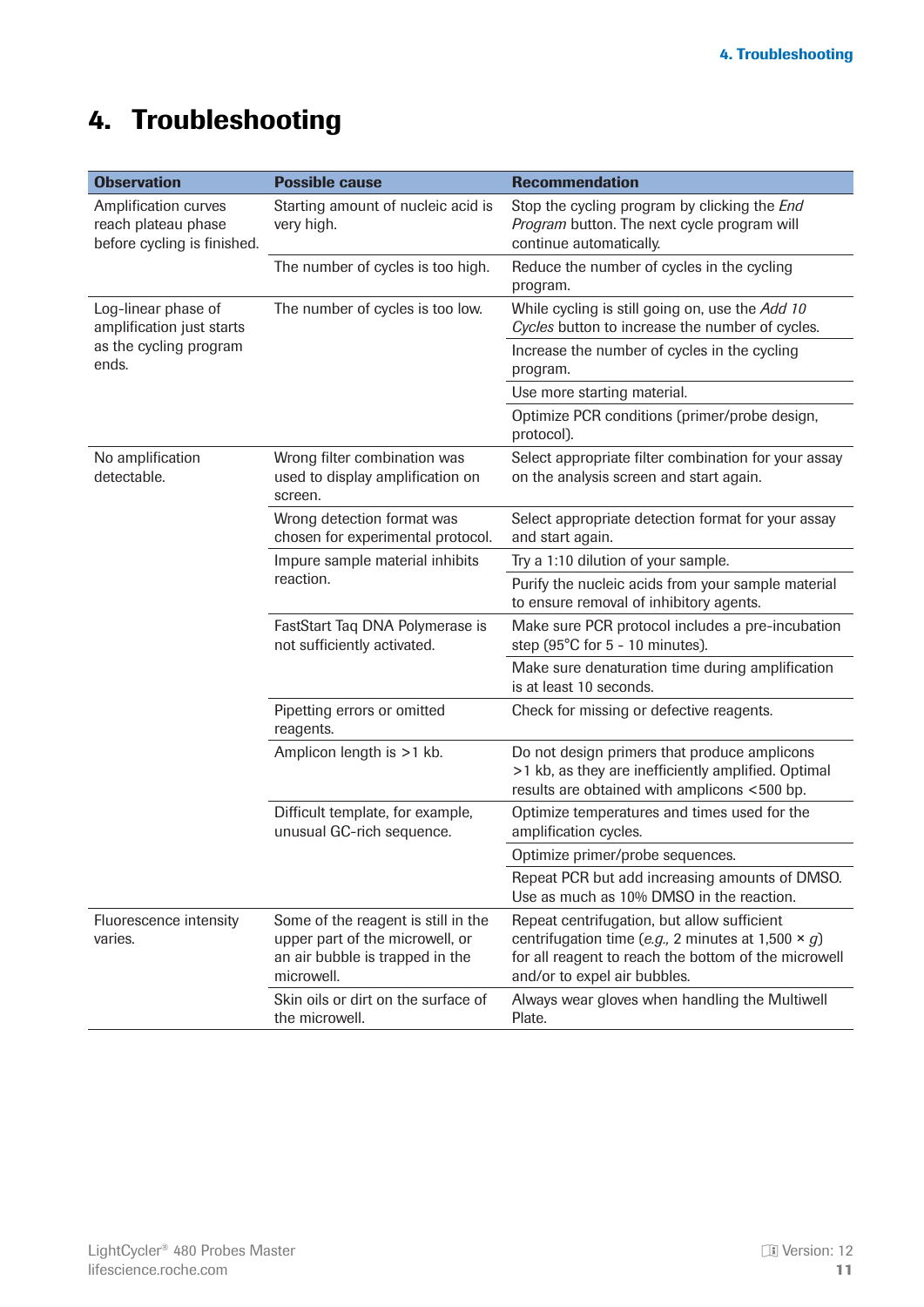| Fluorescence intensity is         | Low concentration or deterioration                                                       | Keep dye-labeled reagents away from light.                                                                                              |  |
|-----------------------------------|------------------------------------------------------------------------------------------|-----------------------------------------------------------------------------------------------------------------------------------------|--|
| very low.                         | of dyes in the reaction mixtures<br>because dye was not stored<br>properly.              | Store the reagents at -15 to -25°C and avoid<br>repeated freezing and thawing.                                                          |  |
|                                   | Poor PCR efficiency (reaction<br>conditions not optimized).                              | Check concentrations of reagents and probes.                                                                                            |  |
|                                   |                                                                                          | Optimize protocol.                                                                                                                      |  |
|                                   | Chosen imaging time is too low.                                                          | Choose adequate Roche Detection Format in<br>combination with "dynamic" detection mode.                                                 |  |
|                                   |                                                                                          | Increase imaging time when using "manual"<br>detection mode.<br>For details, see the LightCycler <sup>®</sup> 480 Operator's<br>Manual. |  |
| Negative control sample           | Contamination                                                                            | Remake all critical solutions.                                                                                                          |  |
| gives a positive signal.          |                                                                                          | Pipette reagents on a clean bench.                                                                                                      |  |
|                                   |                                                                                          | Use UNG to eliminate carryover contamination.                                                                                           |  |
| High background.                  | Fluorescence signals are very low,<br>therefore the background seems<br>relatively high. | Follow general strategies for optimizing PCR runs<br>in the LightCycler <sup>®</sup> 480 System.                                        |  |
|                                   | Probe quality is poor.                                                                   | Prepare a new probe solution.                                                                                                           |  |
| High standard deviation           | Impure, heterogenous DNA                                                                 | Increase pre-incubation time to 10 minutes.                                                                                             |  |
| of crossing point (Cp)<br>values. | template.                                                                                | Use a maximum of 2 µl unpurified cDNA sample.                                                                                           |  |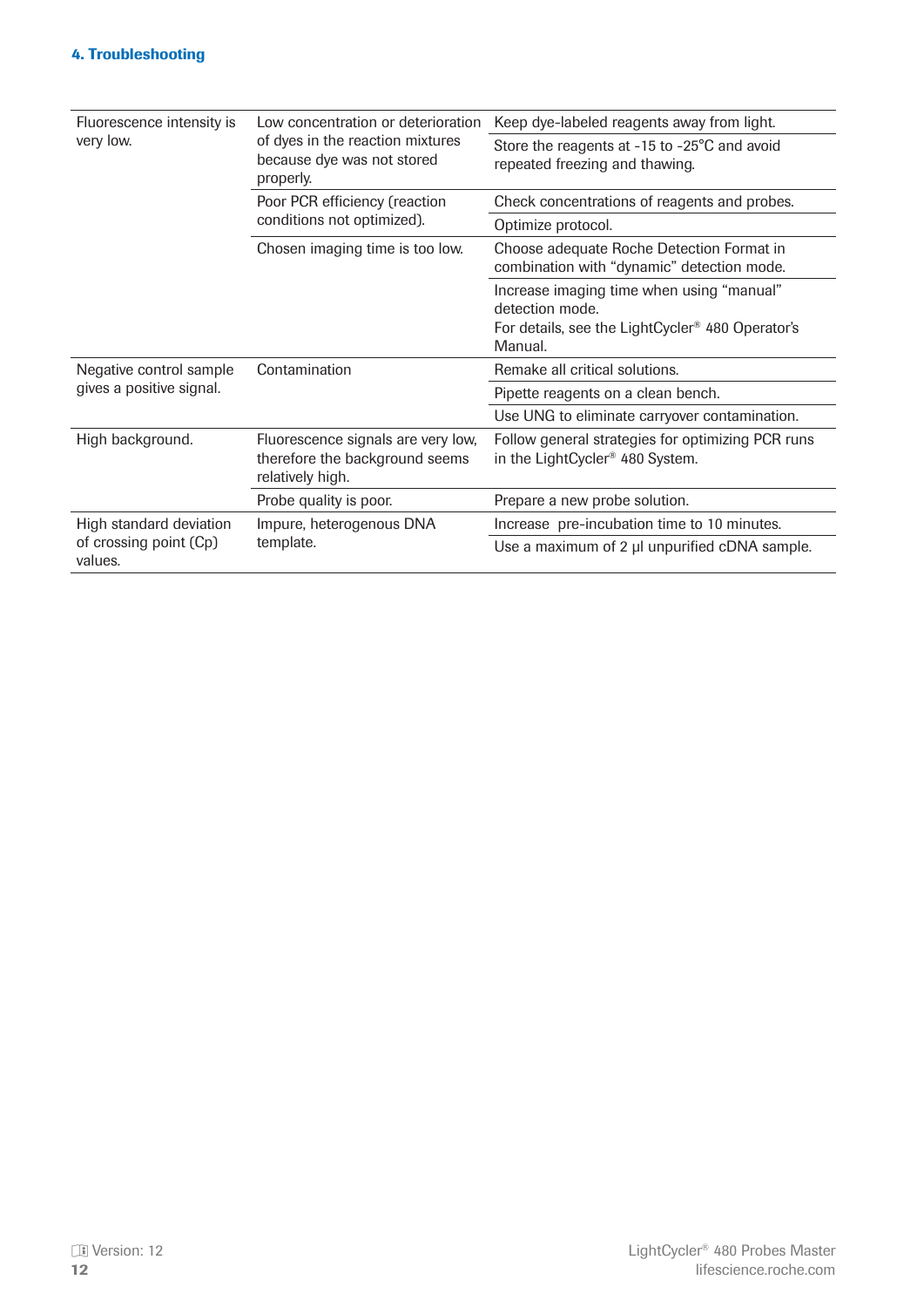# <span id="page-12-0"></span>5. Additional Information on this Product

# 5.1. Test Principle

LightCycler® 480 Probes Master is a ready-to-use reaction mix specifically developed for the hydrolysis probe detection format in multiwell plates on the LightCycler® 480 Instrument. It contains FastStart Taq DNA Polymerase for hot start PCR, which significantly improves the specificity and sensitivity of PCR by minimizing the formation of nonspecific amplification products (Chou, Q. et al., 1992, Kellogg, D.E. et al., 1994, and Birch, D.E., 1996).

FastStart Taq DNA Polymerase is a chemically modified form of thermostable recombinant Taq DNA Polymerase that shows no activity up to 75°C. The enzyme is active only at high temperatures, where primers no longer bind nonspecifically. The enzyme is fully activated (by removal of blocking groups) in a single pre-incubation step (95°C, 5 - 10 minutes) before cycling begins. Activation does not require the extra handling steps typical of other hot start techniques.

Sequence-specific detection of PCR products relies on sequence-specific oligonucleotide probes that are coupled to fluorophores. These probes hybridize to their complementary sequence in target PCR products. Probe chemistries that are suitable for use in the LightCycler® 480 Instrument include single-labeled probes, hybridization probes, and hydrolysis probes. Hybridization and hydrolysis probe chemistries use the so-called FRET principle. Fluorescence Resonance Energy Transfer (FRET) is based on the transfer of energy from one fluorophore (the donor or reporter) to another adjacent fluorophore (the acceptor or quencher).

Hydrolysis probe assays can technically be described as homogeneous 5'-nuclease assays, since a single 3'-nonextendable probe, which is cleaved during PCR amplification, is used to detect the accumulation of a specific target DNA sequence (Holland, P. M. et al., 1991). This single probe contains two labels, a fluorescent reporter and a quencher, in close proximity to each other. When the probe is intact, the quencher dye is close enough to the reporter dye to suppress the reporter fluorescent signal (fluorescent quenching takes place via FRET). During PCR, the 5'-nuclease activity of the polymerase cleaves the hydrolysis probe, separating the reporter and quencher. The reporter dye is no longer quenched and emits a fluorescent signal when excited.

The LightCycler® 480 Instrument can detect hydrolysis probes that are labeled with the reporter dyes LightCycler® Red 610, LightCycler® Red 640, LightCycler® Cyan 500, FAM, or HEX. These labeled hydrolysis probes can be used separately or in combination, which permits either single- or multicolor detection.

*For multicolor hydrolysis probe assays, it is recommended to use dark quencher dyes (i.e., dye molecules which efficiently quench the fluorescence of a FRET reporter dye without emitting fluorescence themselves). Roche Life Science recommends using BHQ-2 (quenching range 550 -650 nm) for all hydrolysis probe reporter dyes listed above*

# 5.2. References

- Birch DE, Kolmodin L, Wong J, Zangenberg GA, Zoccoli MA, McKinney N, Young KKY. Simplified hot start PCR. Nature. 1996;381(6581):445-446.
- Holland PM, Abramson RD, Watson R, Gelfand DH. Detection of specific polymerase chain reaction product by utilizing 5′ → 3′ the exonuclease activity of Thermus aquaticus DNA polymerase. Proc Natl Acad Sci U S A. 1991;16:7276-7280.

# 5.3. Quality Control

The LightCycler® 480 Probes Master is function tested using the LightCycler® 480 Instrument, according to the kit protocols.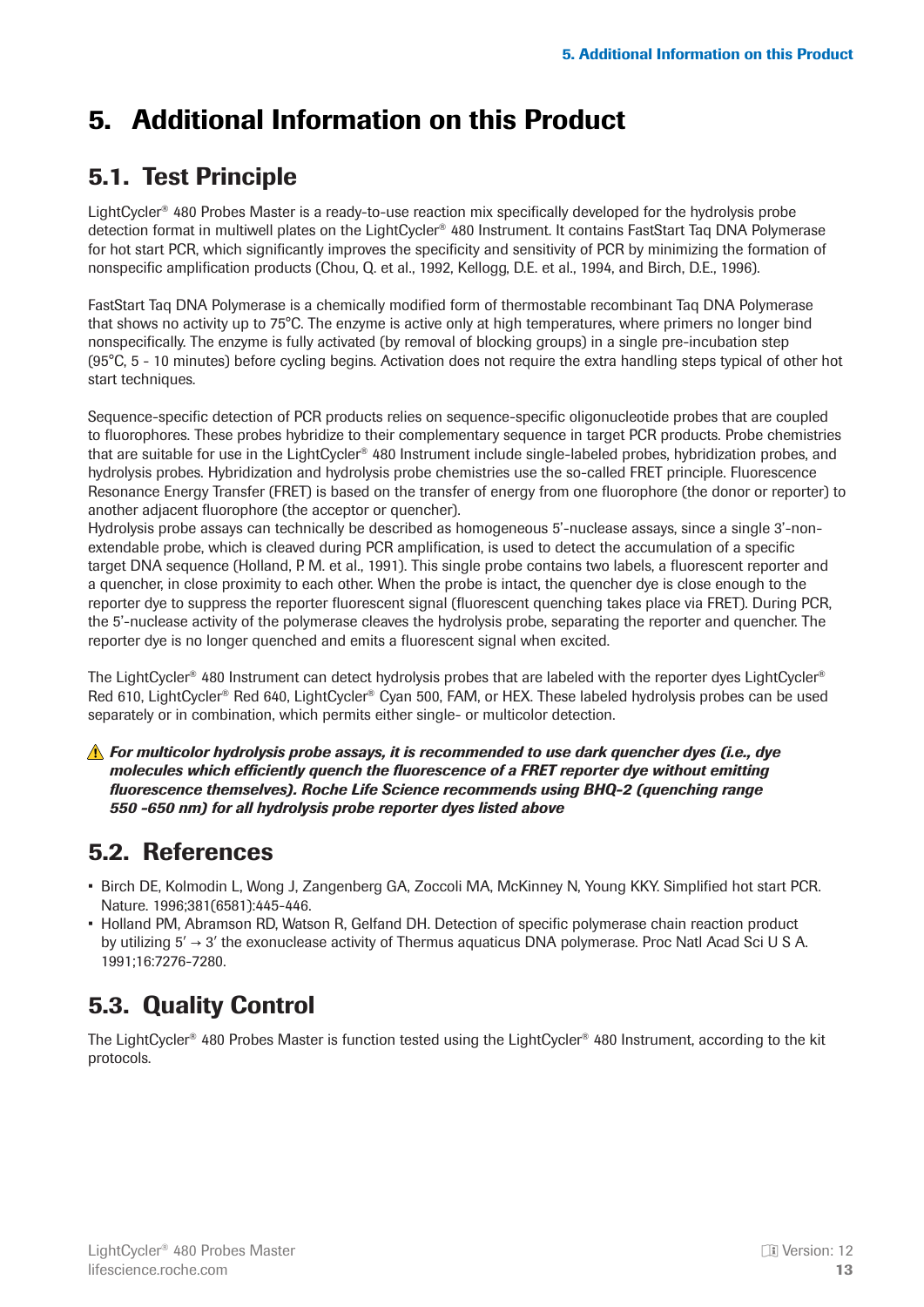# <span id="page-13-0"></span>6. Supplementary Information

# 6.1. Conventions

To make information consistent and easier to read, the following text conventions and symbols are used in this document to highlight important information:

| <b>Text convention and symbols</b>                                                                                |                                                                  |  |  |
|-------------------------------------------------------------------------------------------------------------------|------------------------------------------------------------------|--|--|
| Information Note: Additional information about the current topic or procedure.<br>61                              |                                                                  |  |  |
| Important Note: Information critical to the success of the current procedure or use of the product.<br>$\sqrt{N}$ |                                                                  |  |  |
| $(1)(2)(3)$ etc.                                                                                                  | Stages in a process that usually occur in the order listed.      |  |  |
| <b>006</b> etc.                                                                                                   | Steps in a procedure that must be performed in the order listed. |  |  |
| * (Asterisk)                                                                                                      | The Asterisk denotes a product available from Roche Diagnostics. |  |  |

# 6.2. Changes to previous version

Editorial changes.

Correction of typos in section A) Protocol for use with the LightCycler<sup>®</sup> 480 Multiwell Plate 96:

Pre-Incubation holding time 5 -10 minutes (instead of 5 seconds -10 minutes in previous version) and Amplification primer dependent annealing holding time 15 - 50 seconds (instead of 15 seconds - 50 minutes in previous version). Correction of typos in section B) Protocol for use with LightCycler<sup>®</sup> 480 Multiwell Plate 384:

Pre-Incubation holding time 5 -10 minutes (instead of 5 seconds -10 minutes in previous version) and Amplification primer dependent annealing holding time 15 - 30 seconds (instead of 15 seconds - 30 minutes in previous version).

# 6.3. Ordering Information

**Product Cat. No. 2018 Cat. No. 2018 Pack Size Cat. No. 2018 Cat. No. 2018** Accessories general (hardware) LightCycler<sup>®</sup> 480 Block Kit 384 Silver 1 block kit 05 015 197 001 LightCycler<sup>®</sup> 8-Tube Strip Adapter Plate 1 piece, adapter plate The adapter plate can be used multiple times 06 612 598 001 LightCycler<sup>®</sup> 480 Block Kit 96 Silver 1 block kit 05 015 219 001 **Consumables** LightCycler<sup>®</sup> 480 Multiwell Plate 96, clear  $5 \times 10$  plates  $05 \times 100$  blates 05 102 413 001 LightCycler<sup>®</sup> 8-Tube Strips (clear) 10 x 12 clear strips and caps, Each pack of LightCycler® 8-Tube Strips contains 10 x 12 strips of both tubes and flat caps, in 10 non-sterile plastic bags. 06 327 672 001 LightCycler® 8-Tube Strips (white) 10x 12 white strips and clear caps. 06 612 601 001 LightCycler<sup>®</sup> 480 Multiwell Plate 384, clear  $5 \times 10$  plates  $05 \times 100$  102 430 001 LightCycler<sup>®</sup> 480 Sealing Foil 50 foils  $\frac{1}{2}$  50 foils 04 729 757 001 LightCycler<sup>®</sup> 480 Multiwell Plate 384, white 5 x 10 plates 04 729 749 001 LightCycler<sup>®</sup> 480 Multiwell Plate 96, white 5 x 10 plates 64 729 692 001 **Instruments** LightCycler<sup>®</sup> 480 Instrument II 1 instrument 1 instrument 05 015 278 001 1 instrument 05 015 243 001

Roche offers a large selection of reagents and systems for life science research. For a full overview of related products and manuals, please visit and bookmark our homepage lifescience.roche.com.